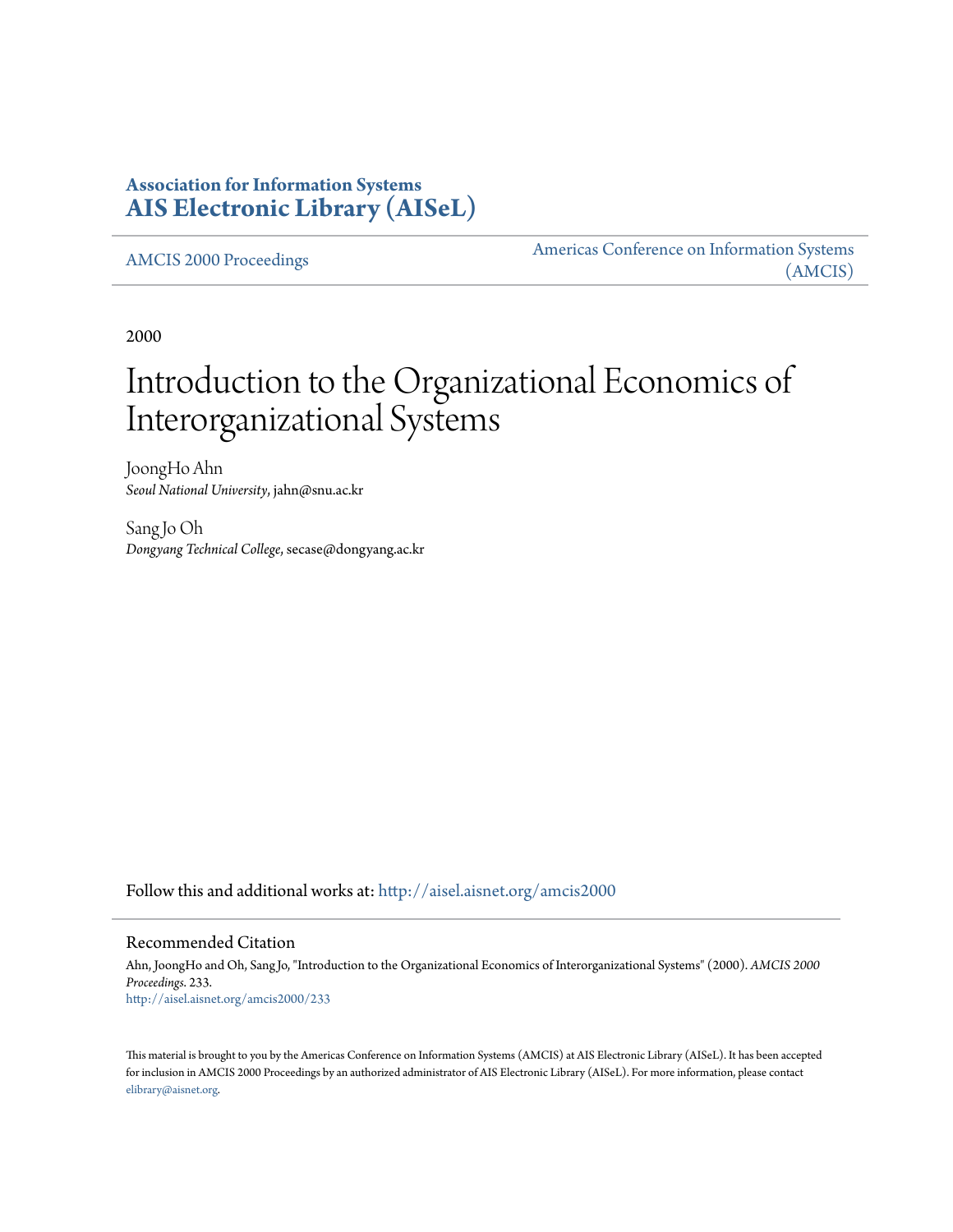## **Introduction to the Organizational Economics of Inter-organizational Systems**

JoongHo Ahn, College of Business Administration, Seoul National University, jahn@snu.ac.kr SangJo Oh, Department of MIS, Dongyang Technical College, secase@dongyang.ac.kr

#### **Abstract**

This paper describes the current research approaches and directions on the organizational economics of interorganizational systems, and suggests an alternative perspective to the conventional approach, transaction cost economics. This paper concludes with suggestions on incorporating other theories to the organizational economics researches.

#### **Introduction**

Information technology, especially Internet, has been changing the way firms do business. Information technology enabling easy and cheap connections between firms blurs the boundaries of the firm, and thus making firms cooperate and compete in an unprecedented way. Firms could enjoy the producing efficiencies of the markets and the operating efficiencies of the hierarchies at the same time.

Inter-organizational system is defined as "information and communication technology-based systems that transcend legal enterprise boundaries" (Bakos, 1991) and as yet, the studies on the organizational economics of interorganizational systems were performed mainly from the viewpoint of transaction cost economics (Malone, Yates, and Benjamin, 1987; Clemons, Reddi, and Row, 1993; Gurbaxani and Whang, 1991; Hess and Kemerer, 1994; Zaheer and Venkatraman, 1994). Transaction cost economics provides a firm ground to investigate various aspects of inter-organizational relationship with welldefined constructs although it has some limitations caused from its rationality assumptions and market failure approach. However, to investigate into the organizational economics of inter-organizational systems all the relevant theories and propositions need to be integrated so as to come up with a comprehensive view.

We briefly review the transaction cost economics approach and suggest an alternative approach to organizational economics of inter-organizational systems. Then suggestions on incorporating other relevant theories follow.

#### **Transaction Cost Economics**

Transaction cost economics is a comparative institutional approach to economic organization, in which technology is de-emphasized in favor of organization, and the economizing action resides in the details of transactions and the mechanisms of governance. That is a predictive theory of economic organization in which a large number of apparently dissimilar phenomena are shown to be variations on a few key transaction cost economizing themes (Williamson, 1996).

In his article, Coase views the firm as a governance structure, and market as an alterative means to conduct similar transactions (Coase, 1937), which is the beginning of the transaction cost economics. Williamson has made considerable contributions to transaction cost economics by identifying types of exchanges that are more appropriately conducted within firm boundaries than within the market and by augmenting Coase's initial framework (Williamson, 1975, 1985, 1996).

Williamson's framework is based on assumptions of human behavior (bounded rationality, opportunism) and dimensions of transactions (asset specificity, uncertainty).

Bounded rationality is the assumption that decision makers have constraints on their cognitive capabilities and limits on their rationality. Although decision makers intend to act rationally this intention may be circumscribed by their limited information processing and communication ability (Simon, 1957). Williamson defines opportunism as "self-interest seeking with guile" (Williamson, 1975). It is the assumption that, given the opportunity, decision makers may seek to serve self-interests.

Asset specificity refers to the transferability of the assets that support a given transaction (Williamson, 1985). Assets with high amount of specificity represent sunk cost that has little value outside of a particular exchange relationship. Uncertainty means not-known and/or notdetermined condition and classified into environmental and behavioral uncertainties. Environmental uncertainty raises an adaptation problem, which is difficulty with modifying agreements to changing circumstances. The effect of behavioral uncertainty is a performance evaluation problem, which is difficulty with verifying whether compliance with established agreements has occurred (Rindfleisch and Heide, 1997).

The basic premise of transaction cost economics is that if transaction cost is low or absent – that is cost incurred from adaptation, performance evaluation, and safeguarding cost – economic actors would favor market governance (Rindfleisch and Heide, 1997). If transaction cost is too high then, economic actors would resort to hierarchy governance. The implicit assumption behind this basic premise is that hierarchy has more operating efficiencies than market and market has more producing efficiencies than hierarchy.

Transaction cost economics has been widely applied to many inter-organizational information systems researches. Because of its nature transaction cost economics is used mostly to exploratory studies that predict the future of inter-firm relationship. Previous exploratory predictive researches focus on the changes of transaction cost with inter-organizational systems, eventual changes of interorganizational relationship, and performance impact of the change of governance mode.

Below are some of the researches accomplished in the transaction cost economics framework.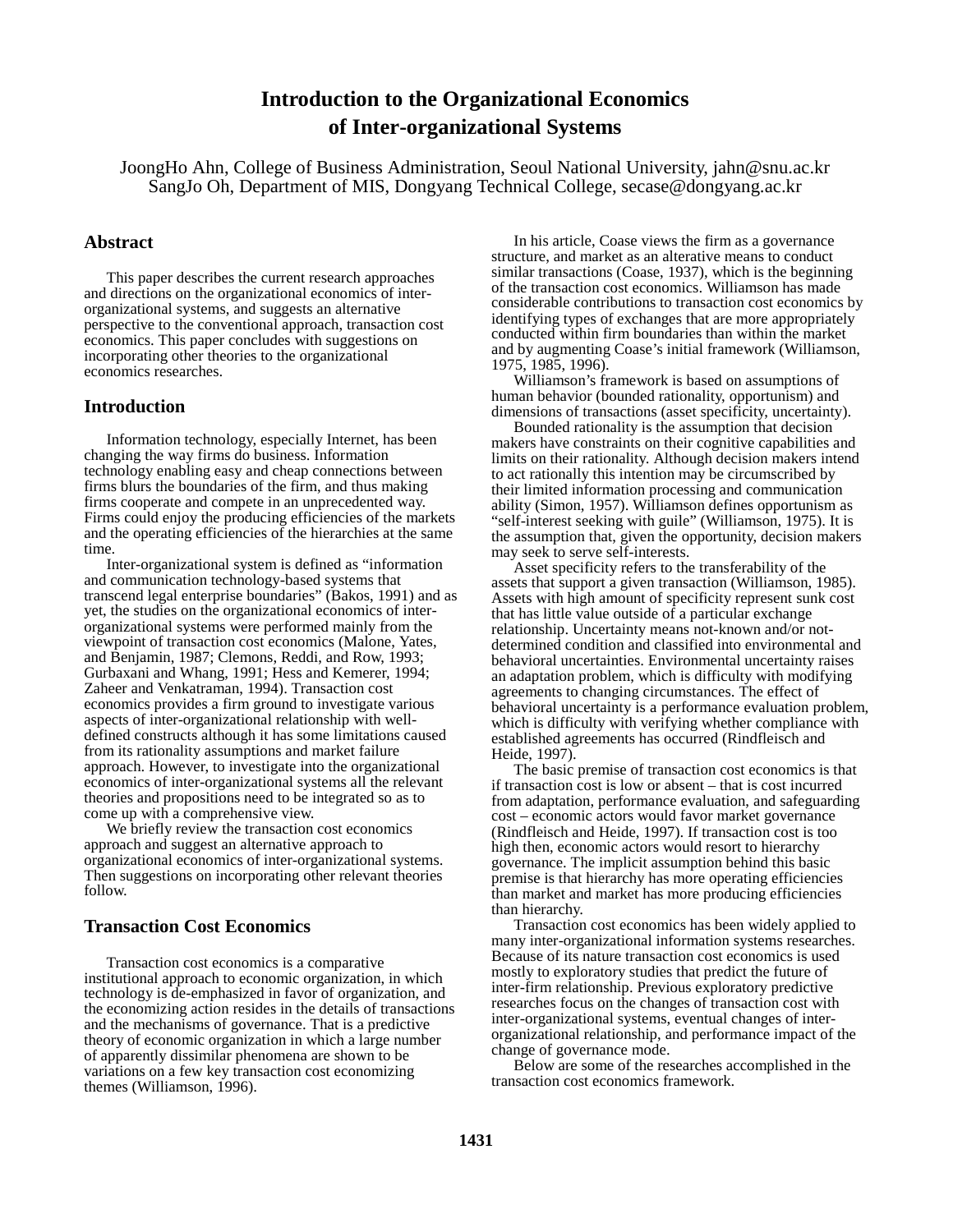### *Application of Transaction Cost Economics to Inter-organizational Systems*

Malone, Yates, and Benjamin predicted market-like arrangement would prevail because electronic brokerage effect would exceed electronic integration effect (Malone, Yates, and Benjamin, 1987). Several researchers tried to predict the changes of inter-organizational relationship differently after this hypothesis was formulated.

Bakos and Brynjolfsson included non-contractible investments in their economic model and argued that market-like inter-organizational relationship would not be effective considering incentive implication of the noncontractible investments (Bakos and Brynjolfsson, 1997). Clemons, Reddi, and Row argued the move to the middle hypothesis (Clemons, Reddi, and Row, 1993). Their idea was that electronic commerce would not only reduce transaction cost but also transaction risk. Increasing market transactions due to the reduction of transaction cost means more outsourcing and also more transaction risk, and thus the relationship will move to the middle. Gurbaxani and Whang incorporating agency theory and transaction cost economics predicts the size of the firm (Gurbaxani and Whang, 1991).

Hess and Kemerer examined the electronic market hypothesis using finance industry subject in a proprietary system environment and failed to verify the electronic market hypothesis (Hess and Kemerer, 1994). Zaheer and Venkatraman tried to empirically find the determinants of electronic integration and found asset specificity, trust and size of the firm influenced the electronic integration (Zaheer and Venkatraman, 1994).

#### **Limitations of Previous Research Based on Transaction Cost Economics**

Until now, the empirical researches are rare and exploratory, theoretical, predictive studies are the usual case. That is because of the predictive nature of transaction cost economics and measurement problems of its constructs. It is not easy to develop instruments to measure such constructs as opportunism and asset specificity, and if good instruments are developed and validated, it is often limited and only applicable to the specific research context.

Information technology provides the opportunities that firms could reduce transaction costs when they interact with partner firms, and also internal transaction cost when they operate. Previous researches applied transaction cost constructs to the electronically connected environment, and the focus lied on the effects of changes of transaction cost structure on the change of governance mode. However, inter-organizational systems research should also investigate into the ex-post problems such as development of efficient control mechanisms.

To investigate into the adoption and use of interorganizational systems and eventual changes in the interorganizational relationship, all the relevant theories should be integrated and provide a comprehensive view. Recent development and application of information technologies write different stories from the previous researches. Many virtual organizations, electronic business communities appear and disappear just for one day. The comprehensive researches on the organizational economics of interorganizational systems should be provided to explain the present status and to predict the future development.

## **Alternative Approaches**

It is also important to incorporate relevant theories into the inter-organizational systems research. Transaction cost economics is just one of the theories modeling interorganizational economics. Below are some of the theories applicable to organizational economics of interorganizational systems research. Each theory views interorganizational relationships from different perspective, and provides a firm ground to study organizational economics of inter-organizational systems. All the relevant theories should be incorporated into the study of interorganizational systems for comprehensive understanding of organizational economics of inter-organizational systems.

#### *Network Perspective*

As an alternative approach to the mode of governance, network perspective could give valuable insights to the inter-organizational systems research. In his article, Powell pointed out the limitations of transaction cost approach.

It fails to capture the complex realities of exchange. The continuum view also misconstrues patterns of economic development and blinds us to the role played by reciprocity and collaboration as alternative governance mechanisms. By sticking to the twin pillars of markets and hierarchies, our attention is deflected from a diversity of organizational designs that are neither fish nor fowl, nor some mongrel hybrid, but a distinctly different from them (Powell, 1990). Table 1. summarizes some of the key differences among markets, hierarchies, and networks.

|                     | Forms       |                |                |
|---------------------|-------------|----------------|----------------|
| <b>Key Features</b> | Market      | Hierarchy      | <b>Network</b> |
| Normative Basis     | Contract    | Employment     | Complementary  |
|                     | Property    | Relationship   | Strength       |
|                     | Rights      |                |                |
| Means of            | Prices      | Routines       | Relational     |
| Communication       |             |                |                |
| Methods of          | Haggling    | Administrative | Norm of        |
| Conflict            |             | fiat           | Reciprocity    |
| Resolution          |             |                |                |
| Degree of           | High        | Low            | Medium         |
| Flexibility         |             |                |                |
| Amount of           | Low         | Medium to      | Medium to High |
| Commitment          |             | High           |                |
| Tone or             | Precision,  | Formal.        | Open-ended     |
| Climate             | suspicion   | Bureaucratic   | Reciprocity    |
| Actor               | Independent | Dependent      | Interdependent |
| Preference          |             |                |                |
| or Choices          |             |                |                |

Table 1. Stylized Comparison of Forms of Economic Organization (1990, Powell)

Network perspective could be an alternative approach to view the inter-organizational relationships and could be a useful framework to investigate into inter-organizational information systems.

#### *Resource Dependence*

Resource dependence theory views inter-firm governance as a strategic response to conditions of